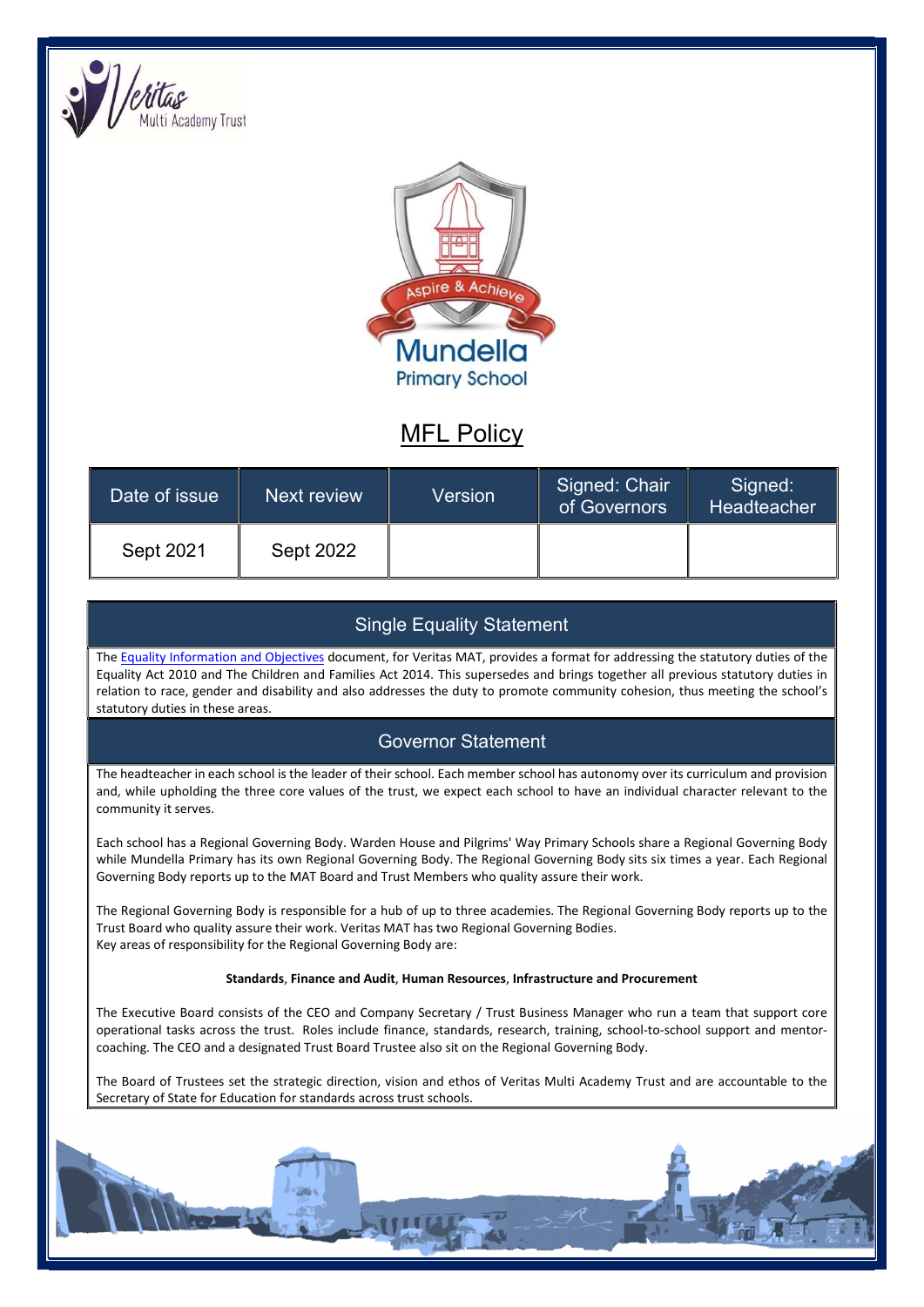## Rationale

As part of the new primary National Curriculum, taking effect from September 2014, learning a foreign language has become a requirement for children within KS2. The government provides a list of languages to choose from (including Ancient Greek and Latin!), but Mundella Primary School has elected to teach French, due to our proximity to France, and to help prepare children for secondary education.

## Aims

We aim to:

- develop children's experience of language acquisition and encourage curiosity about languages.
- develop their understanding of what they hear and read, and have an ability to express themselves in speech and writing.
- extend their knowledge of how languages work, and explore differences between French and English.
- strengthen their sense of identity through learning about culture in Francophone countries and comparing it with their own culture.

## **Requirement**

Key Stage 2 children will receive a 30-45 minute MFL lesson each week. At times, for example during topic work on Rome, the language studied may be changed to provide a more cross-curricular approach; Italian or Latin in this case.

## Teaching and Learning Overview

#### Teaching styles:

A multi-sensory and kinaesthetic approach to teaching is used, with an emphasis on the use of practical activities that are dynamic and fun. Teachers try to make lessons as enjoyable as possible so that the children develop a positive attitude to the learning of French. Children's confidence is increased by praise for any contribution they make, however tentative.

### Differentation:

Differentiation is provided through:

- the modification of tasks and activities that take into account individuals' strengths and weaknesses and enable them to participate at an appropriate level;
- $\bullet$  the provision of support by a teacher or TA;
- the expectations of outcomes of tasks and valuing individual achievements and contributions.

Teaching is in line with the recommendations of the National Curriculum, with modifications in place which allow for the individual and differentiated needs of the children. It takes full account of the different experiences, strengths and interests of the children whilst also complying with the requirements and guidance on inclusion.

## The national curriculum for languages aims to ensure that all pupils:

 understand and respond to spoken and written language from a variety of authentic sources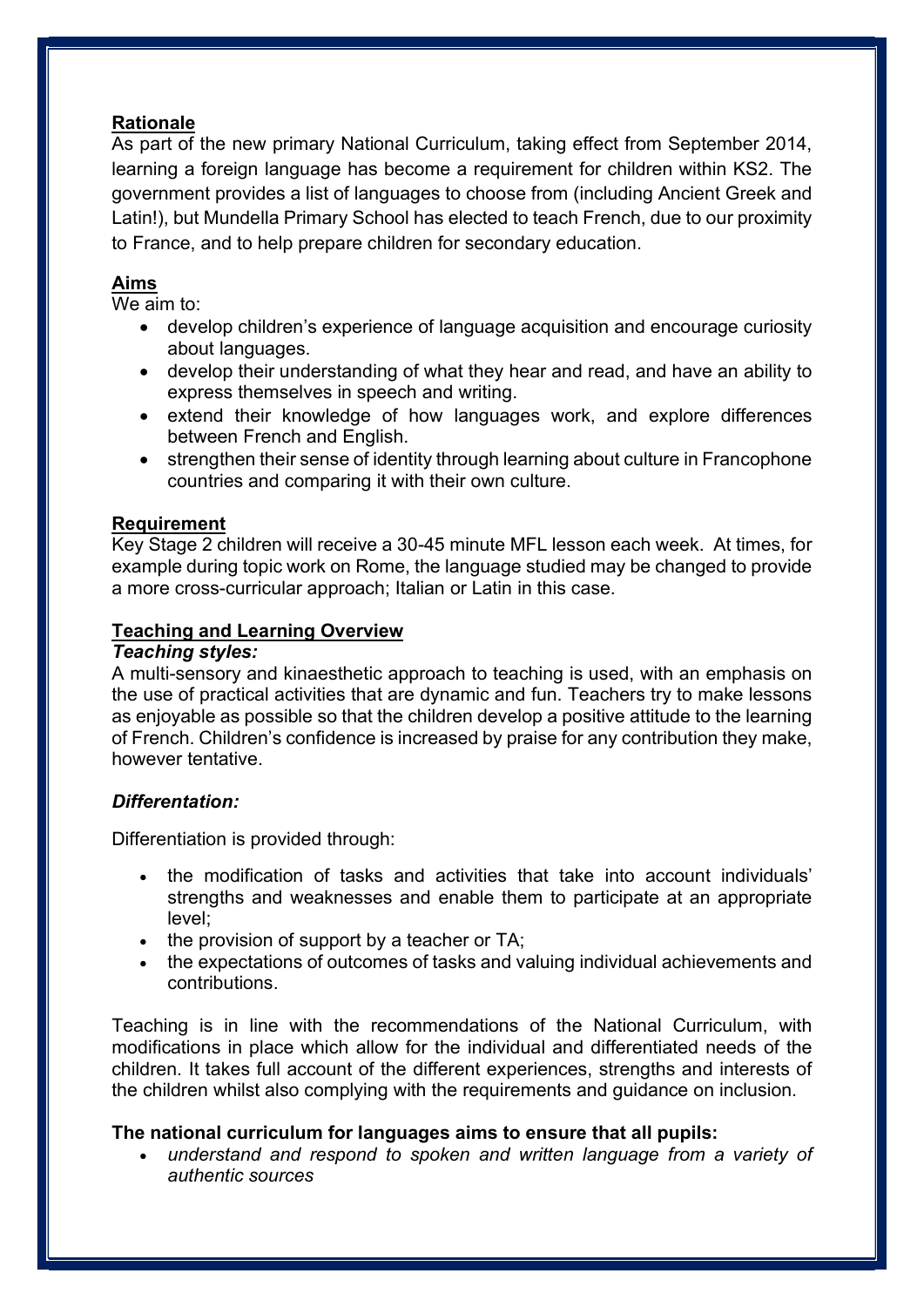- speak with increasing confidence, fluency and spontaneity, finding ways of communicating what they want to say, including through discussion and asking questions, and continually improving the accuracy of their pronunciation and intonation
- can write at varying length, for different purposes and audiences, using the variety of grammatical structures that they have learnt
- discover and develop an appreciation of a range of writing in the language studied.

#### **Organisation**

French is taught in a whole-class setting across Key Stage 2, by the class teacher or HLTA. Teachers plan independently, with access to a variety of schemes and resources. At Mundella Primary School, we do not follow a set scheme of work, instead dipping into a variety, including La Jolie Ronde and Tout le Monde.

The lessons are designed to motivate children from the first moment and are mainly practical in focus. They have clear, achievable objectives and incorporate different learning styles. SEN children have access to the curriculum through variation of task, grouping or support from an adult.

Each Key Stage 2 class has a timetabled lesson of at least thirty minutes per week. French is also revisited in short sessions throughout the week to consolidate knowledge and ensure new language is retained. French lessons provide a variety of sources to model the language, use games and songs to maximise enjoyment and make as many connections to real life situations as possible.

Lessons focus on speaking and listening. However, when appropriate, children record written work informally in books which are passed through the years and become a portfolio of their learning. We are considering providing French folders for all children, with the understanding that this will not lead to an increase in the number of worksheets used in French lessons.

| Term           | Year <sub>3</sub>    | Year 4                | Year <sub>5</sub>  | Year <sub>6</sub> |
|----------------|----------------------|-----------------------|--------------------|-------------------|
| 1              | Months,              | Weather               |                    | Exercise,         |
|                | Numbers,             |                       | <b>Spanish</b>     | healthy eating,   |
|                | birthdays            |                       | basics             | money             |
| 2              | <b>Animals, pets</b> | <b>Transport and</b>  | <b>Music and</b>   |                   |
|                | and habitats         | buying tickets        | musical            | <b>Numbers</b>    |
|                |                      |                       | <b>instruments</b> | 1-100; food       |
| 3              |                      | Parts of the          | Mali:              | and cafes,        |
|                | Family               | body, clothing,       | contrasting        | creating a        |
|                |                      | colours               | society            | menu              |
| $\overline{4}$ | Appearance           |                       | At the beach       | Home; places      |
|                |                      | <b>Italian basics</b> | (poetry)           | in town           |
| 5              | <b>Adjectives</b>    |                       | Solar systems,     | Creating a        |
| 6              | Jacques et           | <b>Feeling ill</b>    | planets,           | class             |
|                | l'haricot vert       |                       | distance,          | newspaper         |
|                | (plants)             |                       | comparisons        | French            |
|                |                      |                       |                    | newspapers        |

Below is an outline of the coverage within KS2: